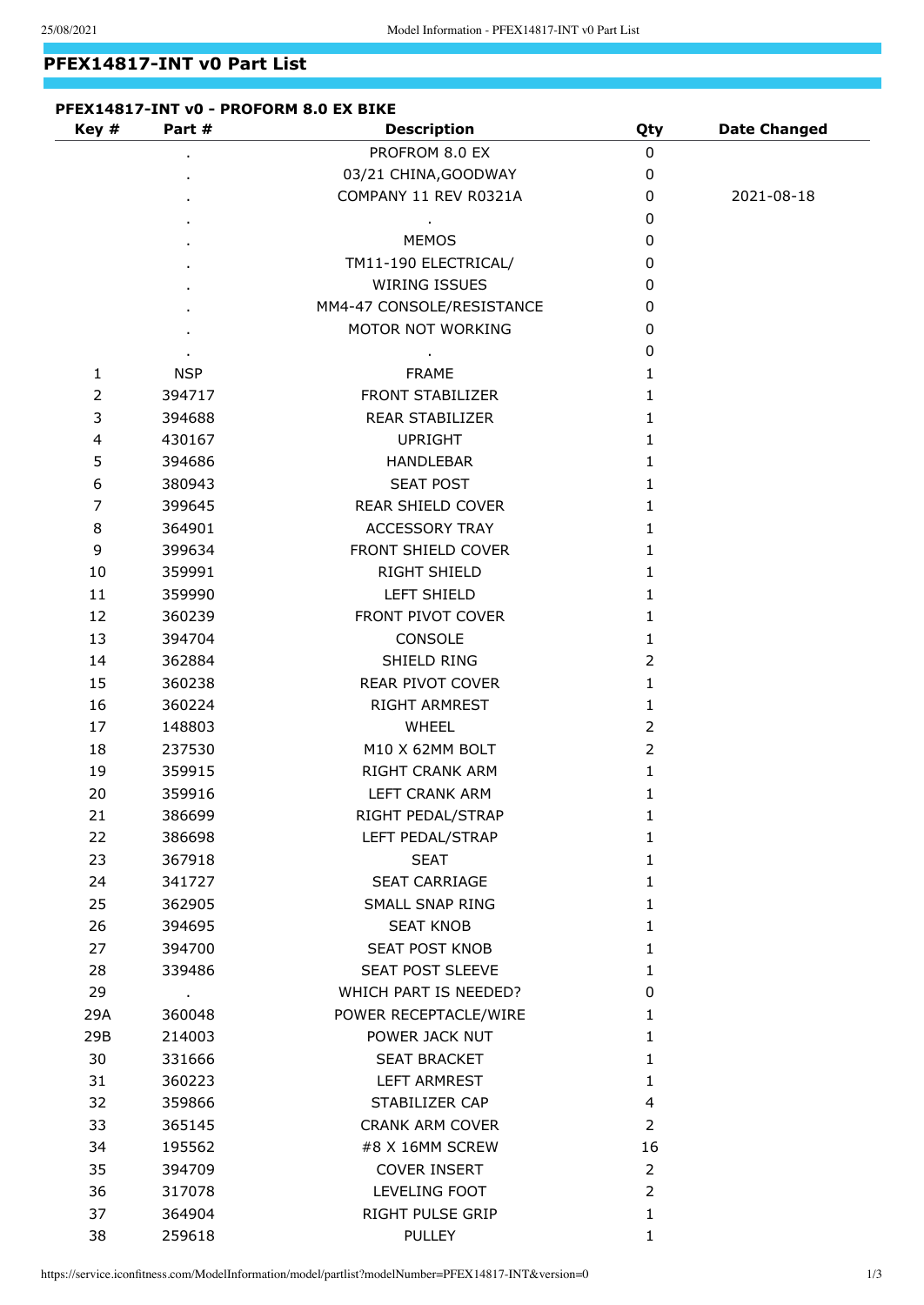| 25/08/2021 |         | Model Information - PFEX14817-INT v0 Part List |                          |
|------------|---------|------------------------------------------------|--------------------------|
| 39         | 359869  | <b>CRANK</b>                                   | 1                        |
| 40         | 139703  | <b>CRANK BEARING</b>                           | $\overline{2}$           |
| 41         | 143742  | <b>LARGE SNAP RING</b>                         | 2                        |
| 42         |         | WHICH PART IS NEEDED?                          | 0                        |
| 42A        | 363851  | <b>EDDY MECHANISM</b>                          | $\mathbf{1}$             |
| 42B        | 362519  | <b>RESISTANCE CABLE</b>                        | $\mathbf{1}$             |
| 43         | $\cdot$ | WHICH NUT IS NEEDED?                           | 0                        |
| 43A        | 256446  | M8 LOCKNUT                                     | 4                        |
| 43B        | 333350  | M8 LOCKNUT                                     | 2                        |
| 44         | 204488  | M8 X 12MM SCREW                                | 10                       |
| 45         | 364559  | <b>IDLER</b>                                   | $\mathbf{1}$             |
| 46         | 014174  | M8 BLACK SPLIT WASHER                          | 4                        |
| 47         | 193223  | <b>RESISTANCE MOTOR</b>                        | $\mathbf{1}$             |
| 48         | 013093  | M8 X 16MM SCREW, NOTE:                         | $\mathbf{1}$             |
| $\sim$     |         | OM HAS: M8 X 18MM SCREW                        | 0                        |
| 49         | 330796  | <b>KNOB NUT</b>                                | 5                        |
| 50         | 248251  | M8 X 76MM BOLT                                 | $\mathbf{1}$             |
| 51         | 364900  | J-BOLT                                         | $\mathbf{1}$             |
| 52         | 282797  | #10 X 12MM SCREW                               | 4                        |
| 53         | 362446  | M10 X 98MM SCREW                               | 4                        |
| 54         | 140672  | DRIVE BELT                                     | $\mathbf{1}$             |
| 55         | 113842  | <b>MAGNET</b>                                  | $\overline{2}$           |
| 56         | 363953  | <b>CLAMP</b>                                   | $\mathbf{1}$             |
| 57         | 378927  | REED SWITCH/WIRE                               | $\mathbf{1}$             |
| 58         | 360050  | LOWER WIRE                                     | $\mathbf{1}$             |
| 59         | 223890  | STABILIZER FOOT                                | $\overline{2}$           |
| 60         | 362412  | M5 X 16MM FLAT HEAD SCREW                      | $\mathbf{1}$             |
| 61         | 399572  | <b>PULSE WIRE</b>                              | $\mathbf{1}$             |
| 62         | 397517  | M8 FLANGE SCREW                                | $\overline{2}$           |
| 63         | 214070  | M8 X 16MM SCREW                                | 6                        |
| 64         | 224113  | M8 WASHER                                      | $\overline{2}$           |
| 65         | 249930  | M8 X 20MM SCREW                                | $\overline{\mathcal{A}}$ |
| 66         | 148710  | M10 JAM NUT                                    | $\overline{2}$           |
| 67         | 348251  | POWER ADAPTER DRAWING                          | $\mathbf{1}$             |
| 68         | 250961  | M4 X 19MM SCREW                                | $\overline{2}$           |
| 69         | 133333  | <b>CLIP NUT</b>                                | $\overline{2}$           |
| 70         |         | M8 X 50MM BOLT                                 | $\overline{2}$           |
|            | 240451  |                                                |                          |
| 71         | 394710  | PIVOT BRACKET<br>M4 X 16MM SCREW               | $\mathbf{1}$             |
| 72         | 362430  |                                                | 7                        |
| 73         | 364915  | LEFT PULSE GRIP                                | $\mathbf{1}$             |
| 74         | 324241  | PIVOT AXLE                                     | $\mathbf{1}$             |
| 75         |         | SMALL BLOCK, SEE #77                           | $\mathbf{1}$             |
| 76         |         | LARGE BLOCK, SEE #77                           | $\mathbf{1}$             |
| 77         | 394712  | <b>CONSOLE KNOB</b>                            | $\mathbf{1}$             |
| 78         | 394711  | PIVOT POST                                     | $\mathbf{1}$             |
| 79         | 326087  | LARGE BUSHING                                  | $\overline{2}$           |
| 80         | 326088  | <b>SMALL BUSHING</b>                           | $\overline{2}$           |
| 81         | 327243  | M8 X 15MM SHOULDER SCREW                       | $\overline{4}$           |
| 82         | 224545  | J-BOLT WASHER                                  | $\mathbf{1}$             |
| 83         | 265603  | M4 X 32MM SCREW                                | 4                        |
| 84         | 251831  | M4 X 22MM SCREW                                | 9                        |
| 85         | 275860  | M5 X 12MM SCREW                                | $\overline{2}$           |
| 86         | 364575  | M5 X 21MM SCREW                                | $\overline{2}$           |
| 87         | 353058  | <b>UPPER WIRE</b>                              | $\mathbf{1}$             |
| 88         | 331242  | <b>GROMMET</b>                                 | 1                        |